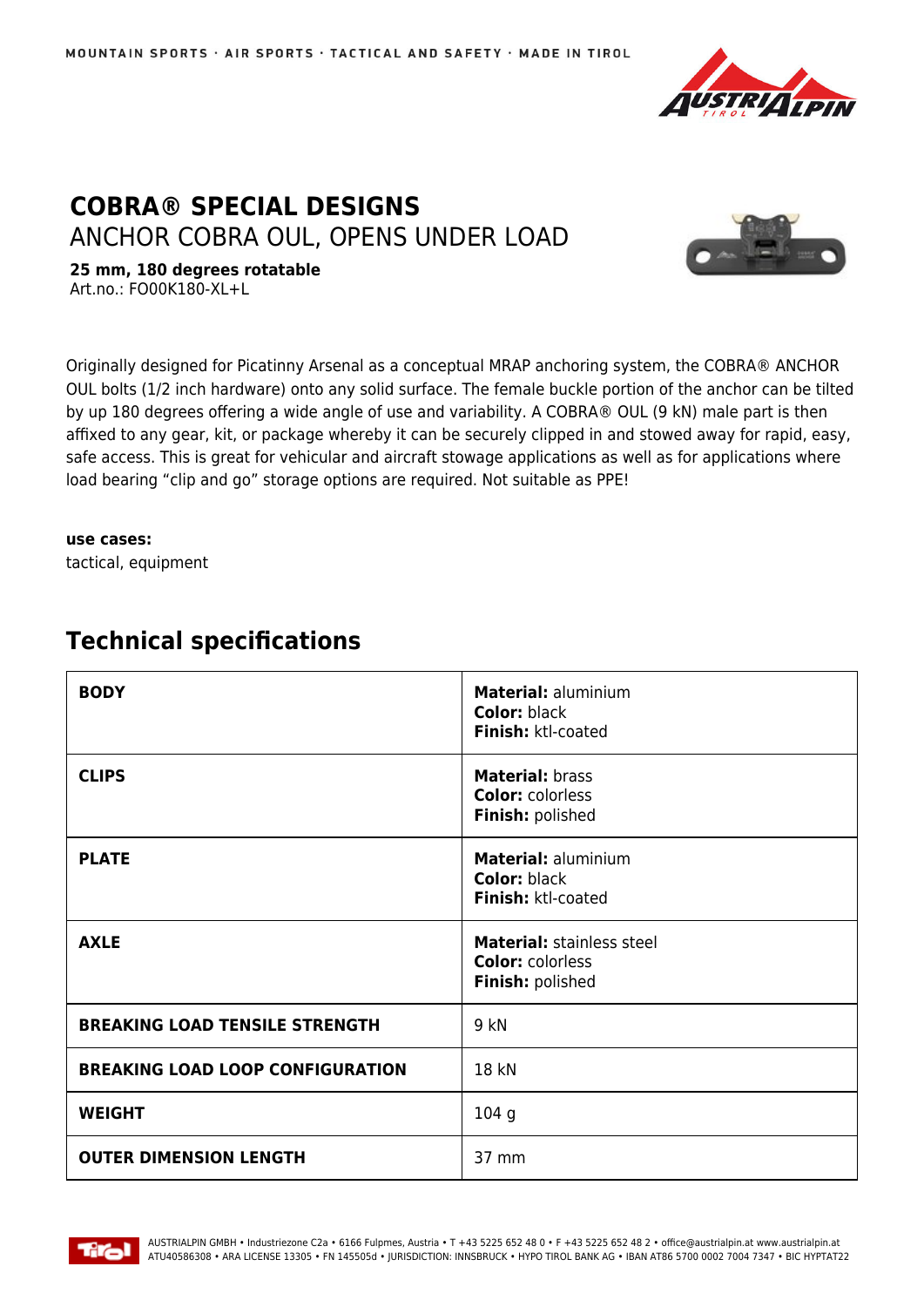

| <b>OUTER DIMENSION WIDTH</b>          | 40 mm             |
|---------------------------------------|-------------------|
| <b>OUTER DIMENSION DEPTH</b>          | $10 \, \text{mm}$ |
| <b>WEBBING SLOT FEMALE PART</b>       | non-adjustable    |
| <b>SIZE OF CLIPS</b>                  | <b>XL</b>         |
| <b>COUNTRY OF ORIGIN</b>              | Austria           |
| <b>Patented</b><br><b>AUSTRIALPIN</b> |                   |
| <b>COBRA</b>                          |                   |